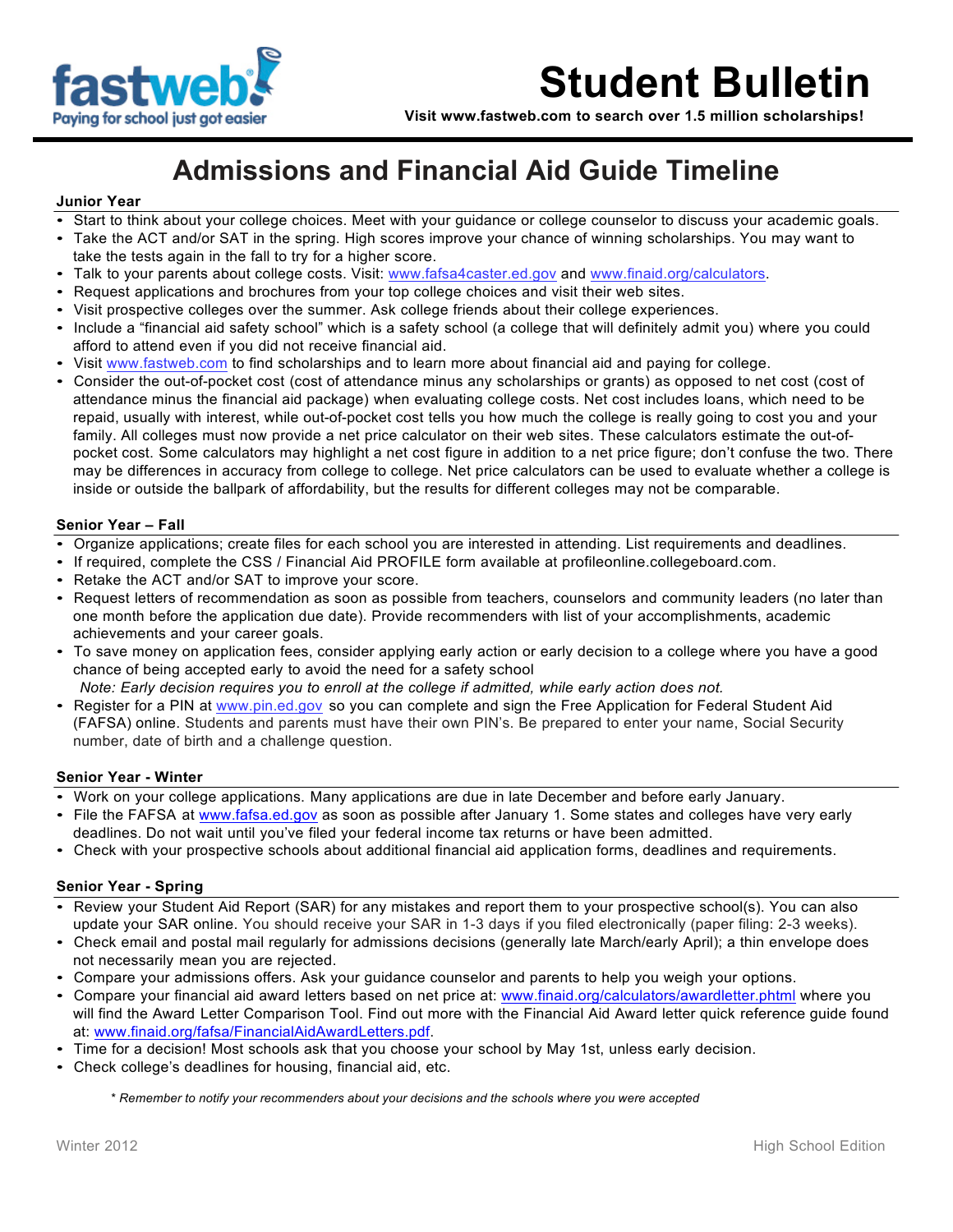

**Visit www.fastweb.com to search over 1.5 million scholarships!**

## **FAFSA: Step-by-Step**

**What is it?** FAFSA stands for Free Application for Federal Student Aid. The federal government uses this form to determine your eligibility for federal financial aid for college, which may include grants, scholarships, work-study and loans.

**Why fill it out?** The FAFSA is used to apply for financial aid from the federal and state government(s) and from most public and private colleges. Private colleges may have their own supplemental forms in addition to the FAFSA for awarding their own aid funds. For example, about 250 private colleges require an additional form called the CSS/Financial Aid PROFILE. The FAFSA is a prerequisite for the unsubsidized Stafford and Parent PLUS loans, which do not depend on financial need.

### **EFC** stands for **Expected Family Contribution.**

According to the government's calculation, you and your family should be able to contribute this amount in the coming academic year to your college costs. The EFC is a harsh assessment of you and your family's ability to pay for college. It does not consider the impact of consumer debt on a family's financial strength.

**How does it work?** The college you plan to attend will try to meet your demonstrated financial need with a package of different types of aid from multiple sources, including federal, state, school and private sources.

You can do the following on www.fafsa.ed.gov:

- § Electronically sign your FAFSA
- § Check the status
- § Make corrections
- § Add additional colleges and universities
- § Fill out an online renewal FAFSA next year
- To obtain a PIN, eligible students AND parents should visit www.pin.ed.gov (students and parents should get their own PINs). Click on "Apply for PIN" near the top of the page and be prepared to enter your name, social security number, date of birth and a challenge question. Allow 3-4 hours for the PIN to be emailed.
- Do not reveal your PIN to anyone. The PIN allows you to electronically sign federal student aid and loan documents and access your confidential FAFSA information.

**Quick Tip:** Fill out the FAFSA as soon as possible after January 1, and each subsequent year once you're in college. Early submission maximizes your chances of receiving aid.

### **FAFSA Process: 1-2-3!**

### Step 1: Assemble forms needed to complete FAFSA

You and your parents (if you are dependent) need the following to fill out the form:

- **Social Security Number**
- Current bank and brokerage account statements
- Driver's license (if any)
- Current mortgage and investment records (if any)
- Alien registration card (if not a U.S. citizen)
- 2012 federal tax return (estimates are OK on tax questions, if you or your parents haven't filed yet)
- 2012 untaxed income records (if any)
- 2012 W2 and 1099 forms and other record of money earned
- Parents' 2012 income tax return (if dependent)
- PIN

### Step 2: Complete the FAFSA

- Download, print and complete the FAFSA on the Web worksheet.
- Complete FAFSA on the Web at www.fafsa.ed.gov. The online version is used by over 99% of the applicants since it includes skip logic to avoid asking you unnecessary and redundant questions. Processing is quicker and more efficient with built-in edit-checks to reduce errors on the form.
- In order to maximize the amount of aid, fill out the FAFSA as soon as possible after January 1.
- Once finished, print the FAFSA summary as well as the "Submission Confirmation" page (or write down your confirmation number and date). If you complete the paper version, make a copy for your records.

### Step 3: Review your Student Aid Report (SAR)

The SAR is proof that your FAFSA was received. You should receive your electronic SAR in 1-3 days if you filed electronically (paper filing: 2-3 weeks).

### **What if I find errors on my Student Aid Report (SAR)?**

- Report errors immediately to your financial aid office. You can also make corrections online using your PIN at www.fafsa.ed.gov.
- If you don't receive your SAR in 3-4 weeks, call 1-800- 433-3243 (1-800-4-FED-AID) or visit www.studentaid.ed.gov.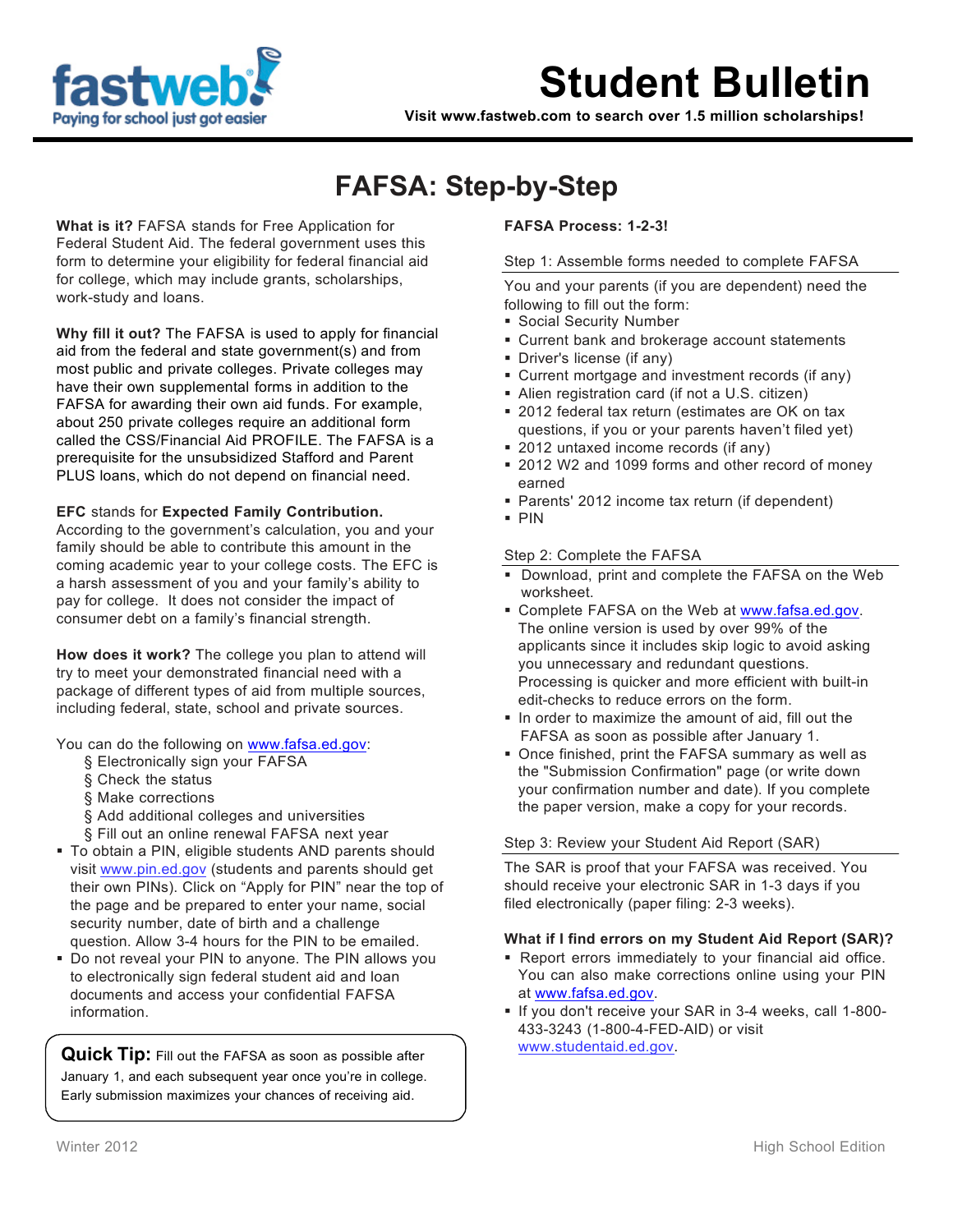

**Visit www.fastweb.com to search over 1.5 million scholarships!**

### **Student Aid Report (SAR) and Expected Family Contribution (EFC)**

### **What is the Student Aid Report (SAR)?**

The SAR is a summary of the information you entered on the Free Application for Federal Student Aid (FAFSA). It tells you how much federal student aid you might be eligible to receive, and how much the government thinks you and your family can reasonably pay for your school expenses. The SAR also notifies you if you are eligible for a Federal Pell Grant. You will receive a SAR in 1-3 days after you filed an Electronic FAFSA or 2-3 weeks after you filed a paper version. Check immediately for your EFC (on upper right on page 1) and any mistakes or errors (pages 5-8).

### **What is the Expected Family Contribution (EFC)?**

The EFC is the amount you and your family will be expected to pay for the coming academic year based on your financial situation. Some colleges do not satisfy the student's full demonstrated financial need, leaving the family with unmet need (a gap). Some need may be met with loans, which need to be repaid, usually with interest.

### **How is the EFC calculated?**

The U.S. Department of Education uses the Federal Methodology (FM) to calculate your aid eligibility. The FM takes into account your family's income, the number of family members, in college, net value of assets and your enrollment status, among other factors. To estimate your EFC, utilize the Expected Family Contribution Calculator: www.finaid.org/efc.

### **What happens after I receive my SAR?**

Look for mistakes or errors. Any colleges you listed on your FAFSA will also receive an electronic copy of your SAR. If you find an error notify your school's financial aid office immediately to let them know. Errors can also be corrected online using your PIN at http://www.fasfa.gov.

### **What if I find mistakes on my SAR?**

Make sure to let your college know. Then, on the Web and using your PIN: Go to www.fafsa.ed.gov and under "FAFSA Follow Up," click "Make Corrections to a Processed FAFSA." You will be able to check the items you want to change and make corrections accordingly. On paper: Flip to the last pages of the SAR and find your original FAFSA info. Make changes in the spaces provided. Only fill in the areas that need to be changed and/or corrected. Once finished, you and your parents must sign and mail the corrected FAFSA to the central processor or send to each school to which you are applying to for admission and financial aid.

### **Highlights of each page in your SAR:**

| Page 1    | Intro: Tracks the aid process for you. If there<br>is an asterisk next to your EFC, you have<br>been selected for verification (see below)*.        |
|-----------|-----------------------------------------------------------------------------------------------------------------------------------------------------|
| Page 2    | Confidentiality information, including:<br>reminders.                                                                                               |
| Page 3    | EFC, other info: EFC is listed at the top,<br>along with other information, such as any<br>issues with aid eligibility.                             |
| Page 4    | Summary of loans: Refer to your records<br>and make sure your totals are accurate.                                                                  |
| Pages 5-8 | FAFSA summary: Review the summary.<br>Make corrections or changes in the spaces<br>provided. You can also make changes<br>online at: www.fafsa.gov. |

SAR Information Acknowledgement: If any information is wrong, you can correct it on pages 5 through 8 of the SAR or online.

### **When do I receive my financial aid?**

Once your college reviews your SAR and verifies your eligibility, it will create and notify you of your aid eligibility and send an award letter. You do not need to accept all of the aid that's offered to you; accept only the aid you want. Rejecting one form of aid, however, will not result in increases in the other forms of aid. Federal aid will first be applied to certain school charges, such as tuition, fees, room and board. Excess may then be disbursed to the student or credited to his or her student account.

### **\*Why is there an asterisk next to my EFC?**

An asterisk (\*) means you have been selected for verification. You must provide documents to your college to verify that information submitted on the FAFSA is correct. Even if there is no asterisk next to your EFC, your school may still select your FAFSA for verification. If your college asks for verification documents, send them as soon as possible to avoid a delay in the aid process. The US Department of Education has switched to a targeted verification process. About a third to half of all FAFSAs will be selected for verification. Some colleges verify 100% of their aid applicants because they find that this increases the accuracy of the information used to award financial aid. It helps to ensure that the most deserving/needy students receive financial aid.

### **What if I don't receive my SAR?**

Call 1-800-4-FED-AID (1-800-433-3243) or visit www.studentaid.ed.gov if you do not receive your SAR in 3-4 weeks after submitting the FAFSA.